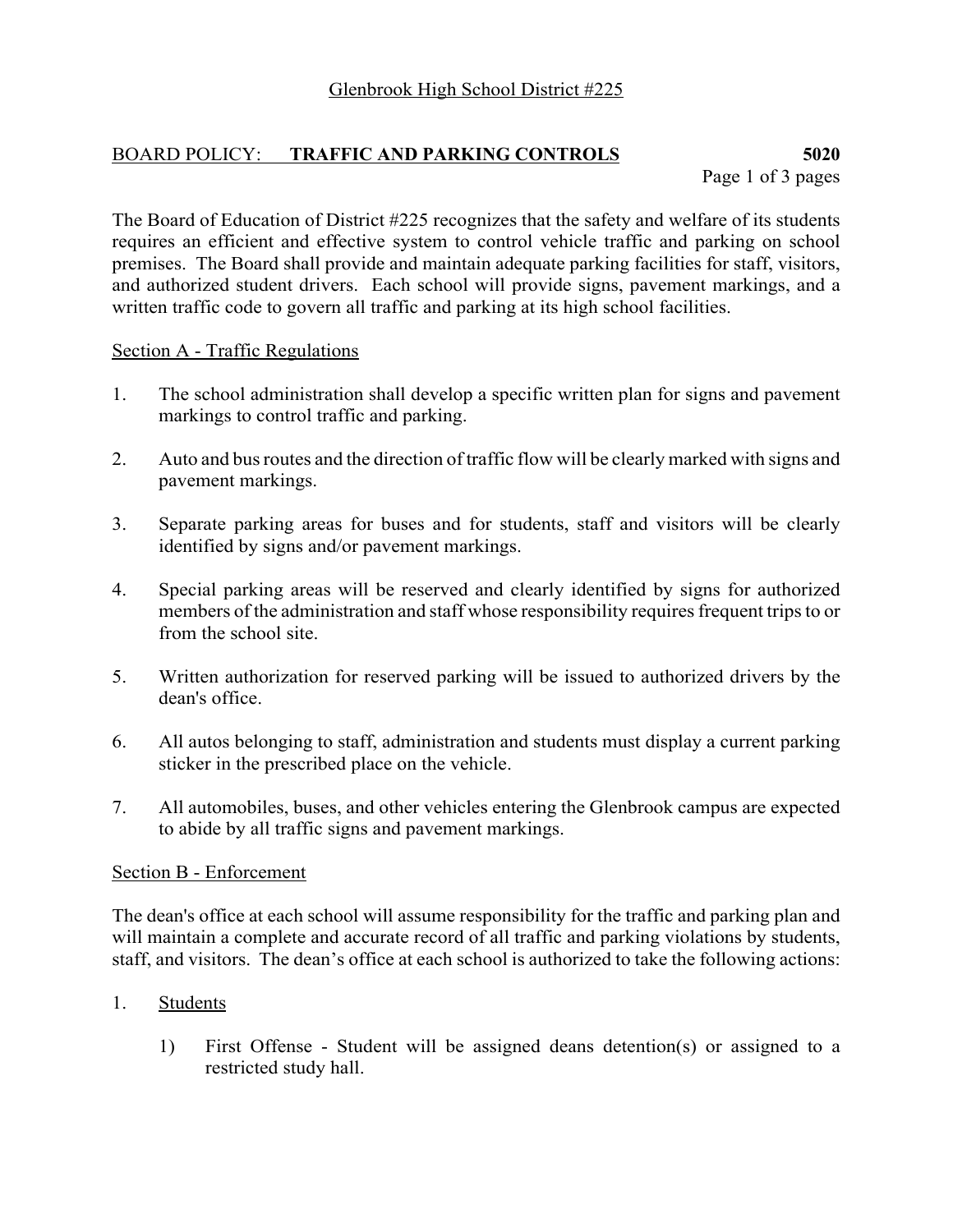### BOARD POLICY: **TRAFFIC AND PARKING CONTROLS 5020**

#### Section B - Enforcement (Continued)

- 2) Second Offense Student will be placed in the Learning Adjustment Center (LAC), assigned a Saturday detention, or assigned to a restricted study hall.
- 3) Third Offense Students will be subject to any or all of the following:
	- a) suspension from school
	- b) loss of parking privileges
	- c) student's vehicle will be towed at the violator's expense
- 4) Students who violate either parking or traffic violations more than three times will be considered flagrant violators subject to the same disciplinary action as other flagrant violators of school rules.

### 2. Staff

- 1) First Offense Staff members will be so advised by the dean's office and will be provided with an additional copy of the traffic and parking code.
- 2) Second Offense Staff members will be referred to their supervisor. The dean's office will notify the supervisor of the second infraction.
- 3) Third or More Offense Staff members will:
	- a) Have a conference with the principal or principal's designee, have the results of the conference become a part of their annual evaluation, and have the results of the conference placed in their permanent files.

### 3. Visitors

- 1) Vehicles not displaying a Glenbrook sticker will be considered to belong to a visitor. A warning ticket may be issued until ownership is established.
- 2) Should investigation determine that the vehicle belongs to a staff member or student, the procedures prescribed for those violations will be followed.
- 3) The dean's office will maintain an updated record of all violations incurred by vehicles not displaying the Glenbrook sticker.
- 4) Any vehicle parked illegally in a fire lane will be subject to all penalties, including a ticket from the local police department.